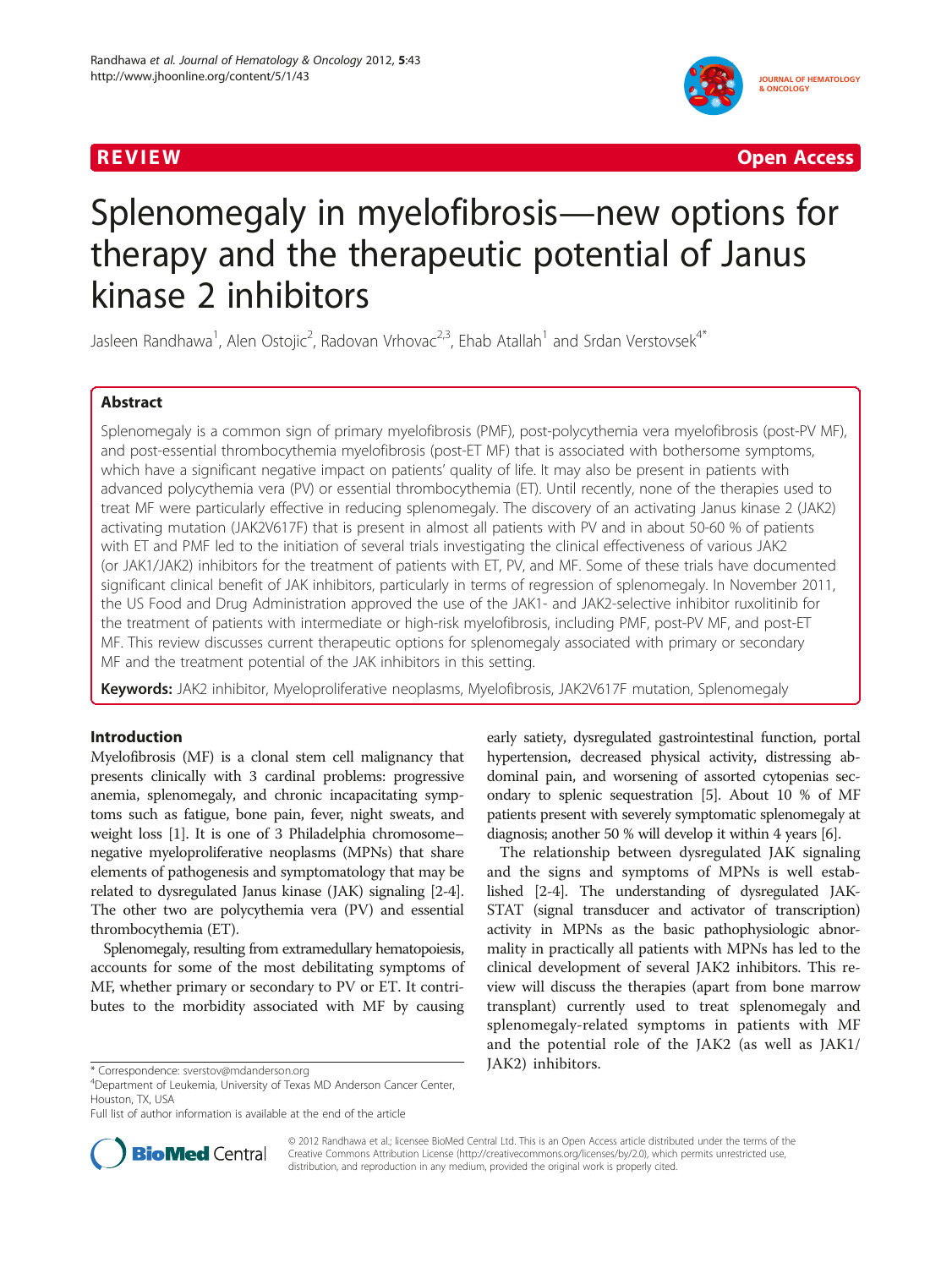# Current therapies

#### Surgical therapy

Splenectomy has a long history of providing palliative relief for select patients with symptomatic splenomegaly. Although surgical technique and the availability of specific surgical expertise have improved, the procedure remains prone to significant rates of peri- and post-operative morbidity and mortality. Results of a retrospective study of 314 patients with MF-related splenomegaly who underwent splenectomy at the Mayo Clinic-Rochester between 1976 and 2004 show a perioperative complication rate of 27.7 % and a mortality rate due to surgical complications of 6.7 % [\[5](#page-5-0)]. The median OS after splenectomy was 19 months with 48 %, 50 %, and 40 % of patients experiencing an improvement in splenomegaly-related symptoms, anemia, and portal hypertension, respectively. No difference in post-splenectomy OS was noted when analyzed against leukemic transformation, MF risk score, decade during which splenectomy was performed, or type of MF.

Patient selection is critical to limiting peri- and postoperative morbidity. Preoperative thrombocytopenia with platelets  $< 50x10^9/L$  appears to be associated with significantly worse OS. Patients with a history or suspicion of splenic infarct may be prone to a higher incidence of postoperative bleeding [[5\]](#page-5-0). Splenectomy is appropriate only for patients with substantial splenic symptoms unresponsive to at least 1 prior medical therapy and those with an adequate performance status and a life expectancy of more than 1 year. Patients should be in otherwise good health without decompensated coagulopathy or significant comorbidities.

#### Radiotherapy

Splenic irradiation is used in select patients to control various debilitating MF-associated symptoms. In general, the most appropriate candidates are those with significant symptoms and an adequate platelet count who, because of age or comorbidities, are not candidates for splenectomy [\[7](#page-5-0)]. Response rates ranging from 63 % to 95 % have been reported [\[8,9](#page-5-0)]. The results are transient, however, lasting for a median of only 6 months in one study [[8](#page-5-0)] and 3.5 months in another [\[9](#page-5-0)]. The complications, which include myelosuppression, can be severe or even life-threatening. Significant side effects include potentially critical cytopenias, hemorrhage, complicated post-irradiation splenectomy [[8\]](#page-5-0) and delayed hemorrhage [[7\]](#page-5-0).

Recently, 2 cases were reported in which a regimen of induction-maintenance radiation therapy was used to treat MF with a marked improvement of the underlying accelerated phase of the disease [\[10\]](#page-5-0). At induction doses of 100 cGy (in 4 fractions of 25 cGy/fraction) with maintenance at the same or higher level, there was complete resolution of peripheral leukoerythroblastosis and eradication of peripheral blasts in one patient, and significant reduction in leukoerythroblastosis in the other. Both patients had marked improvement in functional status and a reduction in spleen size from >30 cm below the left costal margin (LCM) to 22 cm and 15 cm. The authors of this report concluded that this regimen was well tolerated and should be considered in specific clinical situations (e.g., rapid growth of spleen).

# Medical therapy

Prior to the FDA's approval of ruxolitinib, medical therapies used to treat MF in clinical practice were limited to hydroxyurea, immunomodulatory drugs, alkylating agents, hypomethylating agents, and other chemotherapeutic agents (e.g., cladribine). A comparison of existing and investigational medical therapies is presented in Table [1.](#page-2-0)

# Hydroxyurea (HU)

Despite limited efficacy in reducing spleen size [[11,12](#page-5-0)] and no formal clinical trials to support its use, HU (also known as hydroxycarbamide) remains the most common firstline agent used to treat splenomegaly in MF. In a study evaluating 69 PMF patients [[13\]](#page-5-0) treated with HU either alone (55 %) or in combination with erythropoiesisstimulating agents or anagrelide (45 %), a response to HU as measured by the International Working Group for Myelofibrosis Research and Treatment (IWG-MRT) criteria [[14](#page-5-0)] was documented in 28 % of patients. Multivariate analysis showed a significant association between JAK2V617F positivity and response to HU [\[13](#page-5-0)]. Another retrospective study [\[12](#page-5-0)] with 40 MF patients treated with HU reported the following symptom improvements: bone pain (100 % of patients), constitutional symptoms (82 %), pruritus (50 %), splenomegaly (40 %), and anemia (12.5 %). Overall clinical improvement (IWG-MRT) was observed in 40 % of patients with a median duration of response of 13.2 months.

In many patients the long-term benefit from HU treatment is curtailed because of progressive loss of efficacy and/or development of resistance or intolerance to HU. Shortcomings of HU treatment include the need for dose titration, which may be limited by cytopenia and a relatively long time (2–3 months) to significant benefit, which is generally not sustained [[7\]](#page-5-0).

#### Immunomodulatory drugs (IMiDs)

Thalidomide (Celgene Corp., Summit, NJ, USA), an IMiD with antiangiogenic and anti-inflammatory properties, has shown limited benefit with respect to splenomegaly in MF  $[15,16]$  $[15,16]$  $[15,16]$  $[15,16]$  $[15,16]$ . In one study, only 19 %  $(4/21)$ of patients receiving concomitant thalidomide and prednisone therapy achieved splenomegaly reduction ≥ 50 %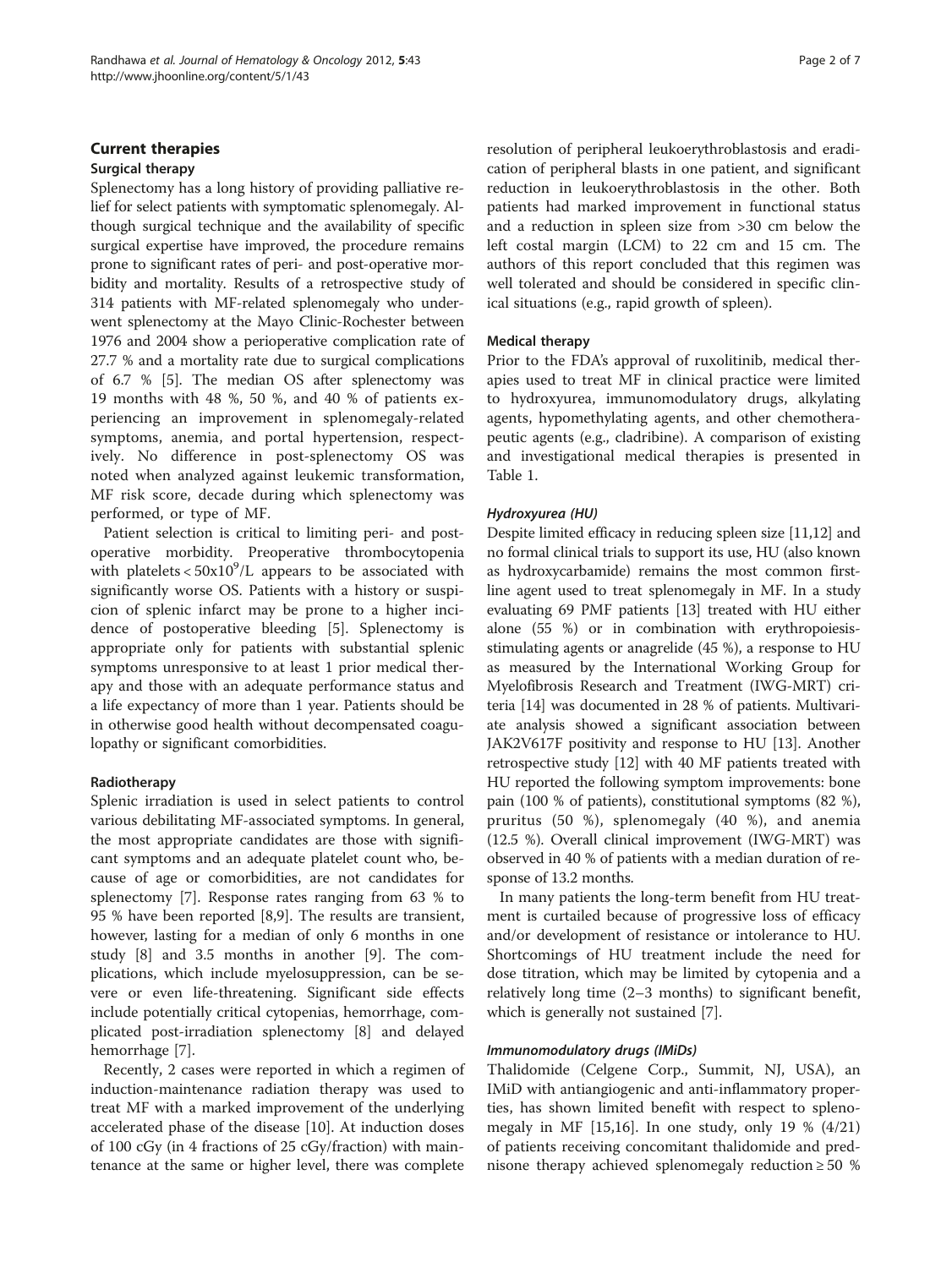<span id="page-2-0"></span>Table 1 Comparison of Selected Drugs in Terms of a Response

| Agent                                                         | Splenomegaly'     | Anemia <sup>2</sup> | Symptoms <sup>3</sup> | <b>References</b> |
|---------------------------------------------------------------|-------------------|---------------------|-----------------------|-------------------|
| <b>IMiDs</b>                                                  |                   |                     |                       |                   |
| <b>Thalidomide</b>                                            | 19 %              | 43 %                | <b>NS</b>             | $[15]$            |
| (Celgene Corp., Summit, NJ, USA)                              | 8 %               | 22 %                | <b>NR</b>             | $[16]$            |
| Lenalidomide                                                  | 10 %              | 19 %                | <b>NR</b>             | $[48]$            |
| (Celgene Corp., Summit, NJ, USA)                              | 42 %              | 30 %                | <b>NR</b>             | $[18]$            |
| Pomalidomide                                                  | 0                 | ≤40%                | <b>NR</b>             | $[21]$            |
| (Celgene Corp., Summit, NJ, USA)                              | 11 %              | 37 %                | <b>NR</b>             | $[22]$            |
|                                                               | 0                 | 17 %                | <b>NR</b>             | $[23]$            |
| <b>JAK Inhibitors</b>                                         |                   |                     |                       |                   |
| Ruxolitinib (INCB018424)                                      | 44 %              | 14 %                | $52 - 82%$            | $[42]$            |
| (Incyte Corporation, Wilmington, DE, USA-US rights;           | 42 % <sup>4</sup> | <b>NR</b>           | 46 %                  | $[43]$            |
| Novartis AG, Basel, Switzerland—ex-US rights)                 | 32 % <sup>5</sup> | N <sub>R</sub>      | N <sub>R</sub>        | $[44]$            |
| <b>SAR302503 (TG101348)</b> (Sanofi, Paris, France)           | 39 %              | $\Omega$            | $25 - 89%$            | $[47]$            |
| CYT387 (Cytopia/YM Biosciences, Mississauga, Ontario, Canada) | 45                | 50 %                | N <sub>R</sub>        | $[49]$            |
| <b>Pacritinib (SB1518)</b> (S*Bio Pte Ltd, Singapore)         | 44 %              | <1%                 | <b>NR</b>             | $[50]$            |
| Lestaurtinib (CEP-701) (Cephalon, Frazer, PA, USA)            | 18 %              | 1 %                 | N <sub>R</sub>        | $[51]$            |
| mTOR Inhibitor                                                |                   |                     |                       |                   |
| <b>Everolimus (RAD001)</b> (Novartis AG, Basel, Switzerland)  | 17 %              | <1%                 | 69 %                  | $[52]$            |

IMiDs = immunomodulatory drugs; NR = not reported; NS = not significant.

<sup>1</sup> Percentage of patients achieving ≥50 % reduction in spleen size, unless otherwise specified.<br><sup>2</sup> Percentage of patients achieving a >2 g/dl, increase in Hb, unless otherwise specified.

<sup>2</sup>Percentage of patients achieving a  $\geq$ 2 g/dL increase in Hb, unless otherwise specified.

<sup>3</sup>Percentage of patients achieving complete resolution of symptoms.

<sup>4</sup> Percentage of patients achieving ≥35 % reduction in spleen volume.<br><sup>5</sup> Percentage of patients achieving >50 % reduction in total symptom

Percentage of patients achieving ≥50 % reduction in total symptom score on the Myelofibrosis Symptom Assessment Form.

vs. baseline [\[15](#page-5-0)]. In another study, only 8 % (4/50) of patients receiving thalidomide-prednisone alone or in combination with either oral cyclophosphamide or etanercept met the IWG-MRT criteria for clinical improvement of splenomegaly [[16\]](#page-5-0).

Lenalidomide (Celgene Corp., Summit, NJ, USA), a second-generation IMiD, is more potent than thalidomide and has a different toxicity profile. In a study of 68 patients with MF treated with lenalidomide, 33 % (14/42) of patients with splenomegaly had a reduction in spleen size by palpation. Lenalidomide also improved anemia in 22 % of patients [[17](#page-5-0)]. The effect of prednisone on the tolerability and response rates of lenalidomide was evaluated in a phase II trial in 40 patients with MF. After a median follow-up of 22 months, the overall response rate was 42 % and 30 % for splenomegaly and anemia, respectively [[18](#page-5-0)]. In a report comparing results with IMiDs in sequential phase II studies conducted at the M.D. Anderson Cancer Center, where MF patients received thalidomide, lenalidomide, or lenalidomide with prednisone, the overall response rate was 16 %, 34 %, and 38 %, respectively  $(P = 0.06)$ , with a median response duration of 13, 7, and 34 months  $(P = 0.042)$ , respectively [[19\]](#page-5-0). Although experience is limited, in patients with deletion 5q (del5q; 5q-) chromosomal abnormality, treatment with lenalidomide can result in complete hematologic remission, cause resolution of leukoerythroblastosis, and improve medullary fibrosis. Thus, lenalidomide is recommended as the first-line agent in such patients [[20\]](#page-5-0).

Pomalidomide (Celgene Corp., Summit, NJ, USA) is the newest IMiD under investigation for use in MF. In a phase II trial by Tefferi et al., pomalidomide with or without prednisone had no effect on spleen size [\[21](#page-5-0)]. In a dose-escalation trial, treatment with pomalidomide resulted in  $\geq 50$  % reduction in palpable spleen size in 11 % (2/19) of patients [[22](#page-5-0)]. The most recent study evaluated low-dose (0.5 mg/day) pomalidomide in 58 patients with MF. No reduction in splenomegaly was seen [[23\]](#page-5-0).

#### Alkylating agents

In a study of low-dose melphalan (2.5 mg 3 times/week with a possible increment to 2.5 mg daily) Petti et al. [[24\]](#page-5-0) reported a response rate of 66.7 %. Responses in spleen size reduction, classified as complete clinical response (CCR; normalization of spleen size assessed as palpable organ length below the LCM), partial clinical response (PCR;  $\geq$  50 % reduction in spleen length), and no response (neither CCR nor PCR) were observed in 23 %, 32 %, and 46 % of patients, respectively.

Busulfan has been used to reduce huge splenomegaly and/or severe leuco-thrombocytosis [[25\]](#page-5-0). However, the prolonged administration of busulfan [[26\]](#page-5-0) or sequential use of busulfan and hydroxyurea [\[27](#page-5-0)] has been associated with an increased incidence of leukemic evolution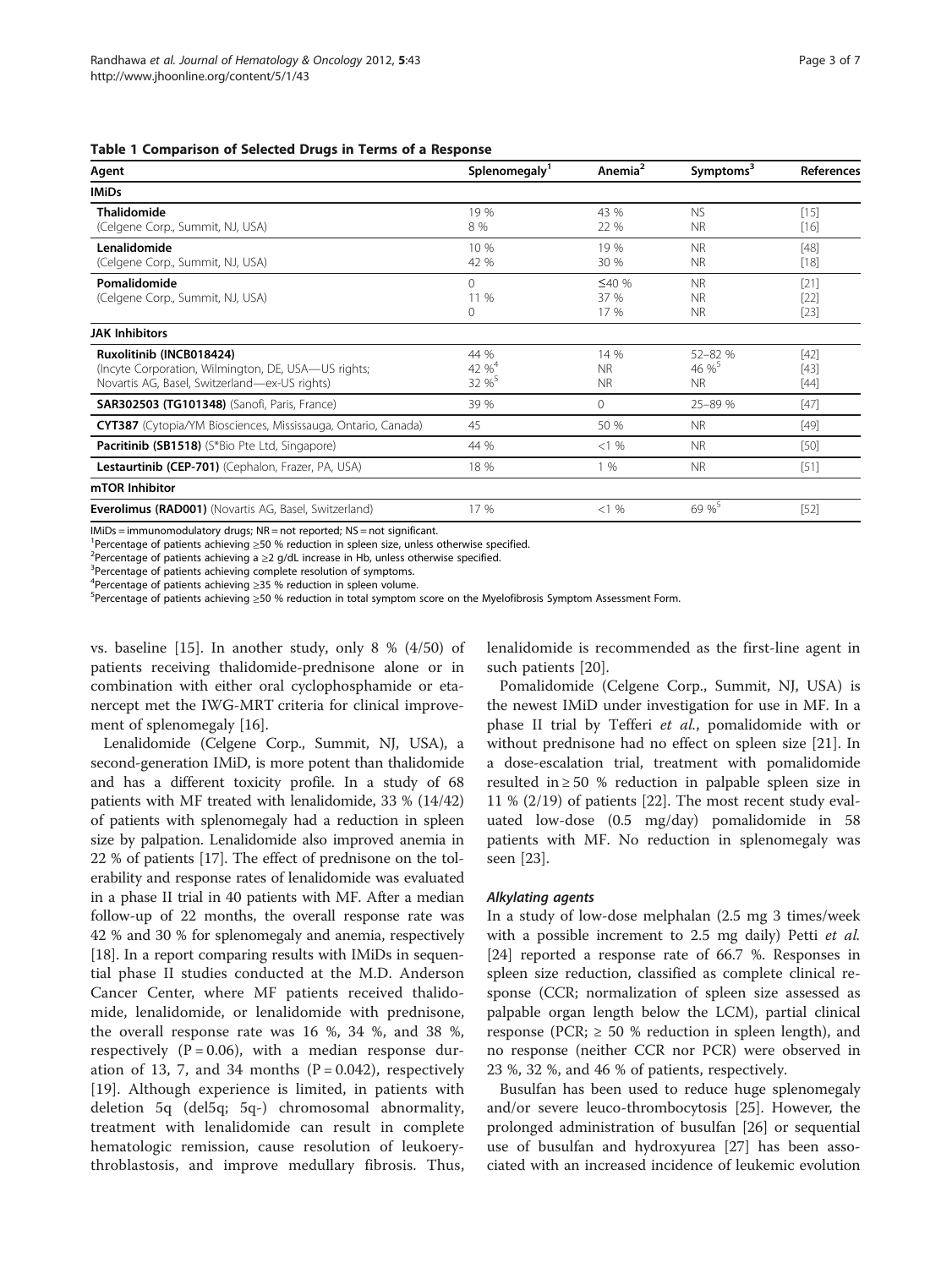as well as with other secondary tumors, such as renal cell carcinoma [\[28\]](#page-6-0).

#### Hypomethylating agents

The hypomethylating agents, 5-azacytidine (Celgene Corp., Summit, NJ, USA) and decitabine (Eisai Inc., Woodcliff Lake, NJ, USA), are currently under investigation for use in MF. In a phase II trial evaluating the efficacy of 5-azacitidine in relapsed/refractory or newly diagnosed MF with poor prognosis, 34 patients received 75 mg/m<sup>2</sup> 5-azacitidine subcutaneously daily for 7 days every 4 weeks. The overall response rate was 24 %. One patient achieved partial response and 7 had clinical improvement, including 4 of 17 patients with splenomegaly who had a reduction in spleen size [[29\]](#page-6-0). The duration of the response was 4 months. Odenike et al. reported the results of a phase II trial with low-dose (0.3 mg/kg/d on days 1–5 and days 8–12) decitabine in patients with MF, in which 7 of 21 patients responded (1 complete remission, 2 partial remissions, and 4 hematologic improvements). The reduction of spleen size was not reported [\[30](#page-6-0)].

# Cladribine (2-chlorodeoxyadenosine; 2-CdA)

Cladribine (Ortho Biotech Products, L.P., Raritan, NJ, USA) has been shown to have some palliative benefit but there is little support for its use in spleen reduction in MF patients. Although one study has reported a response rate (defined as >50 % reduction in liver size, reduction of leukocytosis and thrombocytosis from baseline, and rise of hemoglobin by > 20 g/L) of 64 % after 1–2 treatment cycles, the response was mostly among previously treated, splenectomized (11/14) MF patients. Patients who were not splenectomized (3 patients) had poor response even after more treatment cycles [[31\]](#page-6-0).

# JAK2 inhibitors

JAKs are cytoplasmic kinases that play important roles in normal hematopoiesis and proper immune function [[32\]](#page-6-0). Dysregulation of the JAK-STAT pathway is a highly prevalent aberration in patients with MPNs, including MF [\[33\]](#page-6-0). A number of alterations, such as excess cytokines and increased JAK1 signaling, as well mutations in JAK2 and mutations involving the thrombopoietin receptor (TPO-r or myeloproliferative leukemia, MPL, oncogene) have also been implicated in the etiology and symptomatology of MF, PV, and ET [\[33-36](#page-6-0)]. Although JAK2V617F is the most common mutation associated with these MPNs [\[3](#page-5-0)[,35](#page-6-0)], it is not necessary for their development [\[37-39](#page-6-0)]. Several JAK2 (or JAK1/JAK2) inhibitors are currently in clinical trials for MF. Ruxolitinib (formerly INCB018424; Incyte Corporation, Wilmington, DE, USA) recently became the first FDA-approved drug

for the treatment of MF [[40](#page-6-0)] and SAR302503 (formerly TG101348; Sanofi, Paris, France) is in the phase 3 trial for possible approval as therapy for MF. These 2 medications are described here in more detail.

Ruxolitinib is a potent and selective JAK1- and JAK2 inhibitor ( $IC_{50}$  of 3.3 and 2.8 nmol/L, respectively, in "naked" kinase assays in cell-free in vitro systems). It demonstrates modest selectivity against Tyk2 ( $\sim$  6-fold) and ≥ 130-fold selectivity against JAK3. Treatment with ruxolitinib is associated with a dramatic decrease in circulating levels of proinflammatory cytokines, IL-6, and tumor necrosis factor (TNF)-α, which have been implicated in the pathogenesis of MPNs [[41\]](#page-6-0).

The dosing regimen for ruxolitinib was established during a phase I/II trial in 153 patients with primary MF, post-PV MF, or post-ET MF [[42\]](#page-6-0). Sixty-one of 140 patients (44 %) with splenomegaly at baseline had a reduction in spleen size  $\geq 50$  % by palpation within the first 3 months of therapy. Response was highest among patients receiving 15 mg twice daily (bid; 52 %) and was similar in patients with or without JAK2 mutation. Ruxolitinib-treated patients also demonstrated reductions in spleen volume by MRI. The majority of patients reported a > 50 % improvement in MF-related symptoms. Thrombocytopenia was the dose-limiting adverse event. [[42\]](#page-6-0).

Results from 2 randomized phase III trials of ruxolitinib in patients with intermediate-2 or high-risk MF have recently been published. In the Controlled Myelofibrosis Study with Oral JAK Inhibitor Treatment [COMFORT]- I trial MF patients received oral ruxolitinib ( $n = 155$ ) 15 or 20 mg bid (depending on baseline platelet count) or placebo (n = 154). The primary endpoint, a  $\geq$  35 % reduction in spleen volume (by MRI or CT) at week 24, was achieved in 41.9 % of ruxolitinib-treated patients vs. 0.7 % of placebo-treated patients (P < 0.001). At week 24, significantly  $(P < 0.001)$  more patients in the ruxolitinib group achieved a  $\geq$  50 % improvement in the Myelofibrosis Symptom Assessment Form (MFSAF) Total Symptom Score (45.9 % vs. 5.3 % for placebo). At the time of a planned safety update with 4 additional months of follow-up, there was a significant survival advantage for ruxolitinib over placebo (hazard ratio =  $0.50$ ; P =  $0.04$ ). The most common nonhematologic adverse events that occurred more often in the ruxolitinib group were ecchymosis, dizziness, and headache; these were mostly grade 1 or 2. The most common adverse events were hematologic. The rates of grade 3 and 4 anemia and thrombocytopenia in the ruxolitinib group were 45 % and 13 %, respectively, compared to 19 % and 1 %, respectively in the placebo group [\[43](#page-6-0)].

In the COMFORT II study patients received ruxolitinib  $(n = 146)$  or best available therapy (BAT; n = 73). At week 48, 28.5 % of ruxolitinib-treated patients met the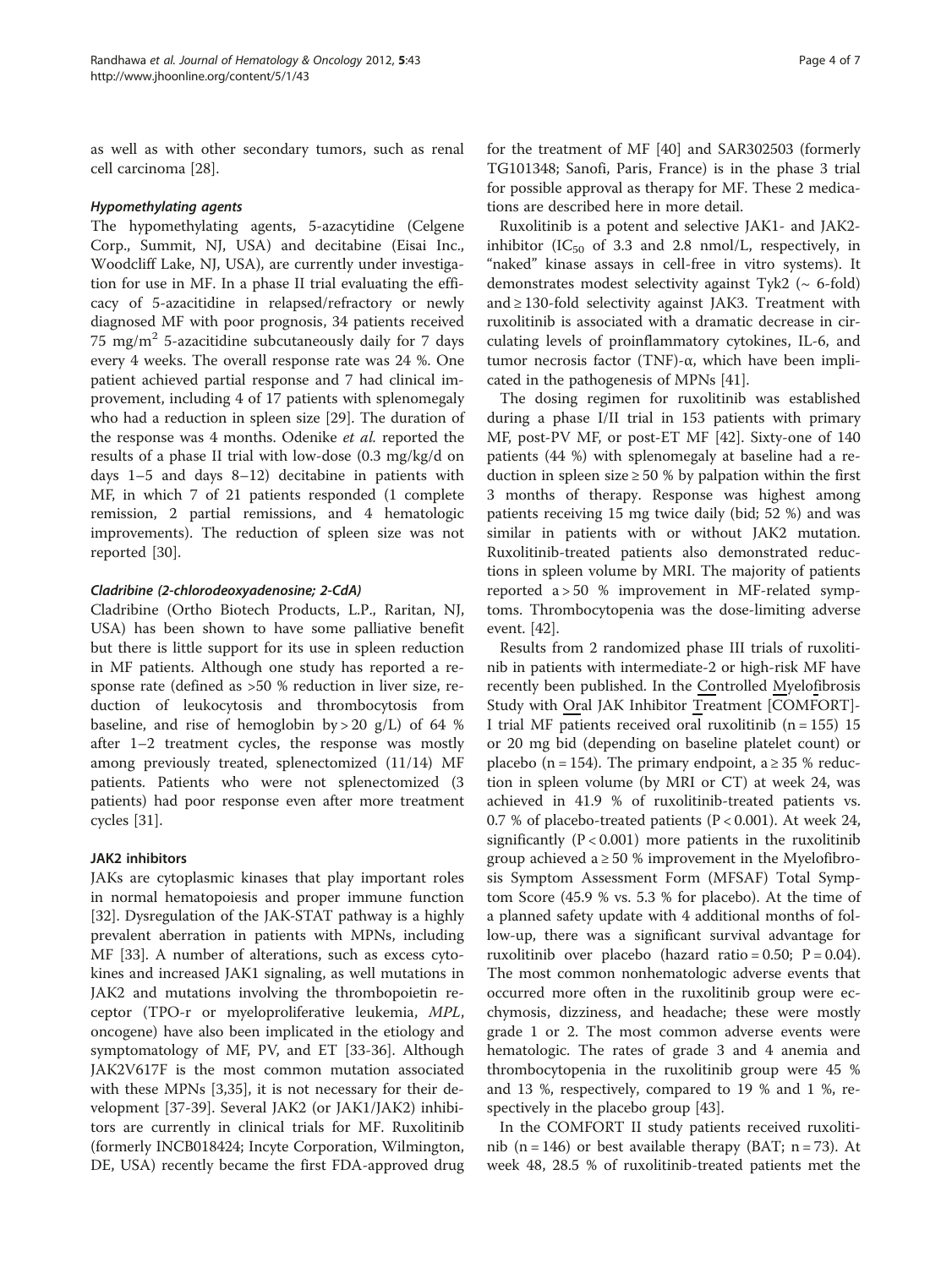primary endpoint of  $a \geq 35$  % reduction in spleen volume vs. 0 % in BAT group  $(P < 0.001)$ . The most common nonhematologic adverse events (all grades) were (ruxolitinib vs. BAT) diarrhea (23 % vs. 12 %) and peripheral edema (22 % vs. 26 %). In the ruxolitinib group, grade 3/ 4 anemia and thrombocytopenia were reported in 42 % and 8 % of patients, respectively, versus 31 % and 7 % respectively in the BAT group [[44](#page-6-0)]. In both studies, anemia and thrombocytopenia were manageable and rarely led to discontinuation.

SAR302503 is a selective and potent JAK2 inhibitor profiled in 223 kinases and found to have an  $IC_{50} < 50$ nM in 3 kinases— JAK2, FLT3, Ret [[45\]](#page-6-0). It inhibits growth of erythroid colonies in the presence of JAK2V617F, MPL W515K, and JAK2 exon 12 mutations [[46\]](#page-6-0) and is 35 and 334 times more selective for JAK2 compared with JAK1 and JAK3, respectively [\[45](#page-6-0)]. Pardanani et al. recently reported the results of a phase I dose escalation study in which TG101348 was administered in 28-day cycles [\[47\]](#page-6-0). The study comprised 59 patients with MF, post-PV MF, or post-ET MF with high/intermediate risk disease and symptomatic splenomegaly unresponsive to available therapy. Many patients with early satiety, night sweats, fatigue, pruritus, and cough at baseline reported rapid and durable improvement in these symptoms. Spleen response was seen within the first 2 cycles of therapy. By 6 and 12 cycles 39 % and 47 % of patients, respectively, had achieved a spleen response (IWG-MRT criteria). No consistent change in plasma cytokine levels was seen, indicating that this agent's effect on the spleen and the constitutional symptoms may be cytokine-independent. The most common nonhematologic grade 3 or 4 adverse events included nausea (3.4 %), vomiting (3.4 %), and diarrhea (10.2 %). Grade 3 or 4 anemia, neutropenia, and thrombocytopenia was seen in 35.1 %, 10.2 %, and 23.7 % of patients, respectively.

Table [1](#page-2-0) summarizes the clinical study findings for these and several other agents currently in clinical trials for MF (some published only in the abstract form).

# Conclusions and future perspectives

MF is a severe, life-threatening, and intensely debilitating disease that has a significant and protracted detrimental effect on patients' quality of life. Until recently most treatments provided only palliative care with no single treatment addressing all of the complications and symptoms of the disorder. Although allogeneic stem cell transplant offers the potential for cure, it is associated with a high mortality rate, even using a reduced intensity protocol, and thus is only appropriate for a limited group of patients (e.g., younger, otherwise healthy patients with high-risk MF). The discovery of a JAK2 mutation (JAK2V617F) and the dysregulated JAK-STAT activity that is common in patients with MF, PV, and ET has led to the investigation of several agents that focus on inhibition of JAK enzymatic activity. Clinical study results to date indicate that the primary therapeutic benefits of these therapies are a reduction in splenomegaly and significant improvement in MF-related symptoms. These improvements are generally seen within 1 to 2 months of initiating therapy and appear to be durable. The adverse event profiles of the JAK inhibitors vary, but the most common clinically significant adverse effect is dose-related myelosuppression. As yet, no significant, durable improvement in bone marrow fibrosis has been reported with any of the therapies, and the effect of JAK inhibitors and other novel agents under development on the JAK2V617F allelic burden has been inconsistent. Since no JAK2 inhibitor in clinical development so far have been shown to be selective for JAK2V617F mutation, and at the enzymatic level they inhibit both mutated and wild-type JAK2 enzyme, it is not surprising that the elimination of a JAK2 mutated clone in patients on therapy has not been seen. Rather, JAK2 inhibitors work equally well for MF patients with or without JAK2 mutation. It is plosible that mode of action of JAK2 inhibitors is primarily anti-proliferative since JAK2 is involved in essential hematopoiesis. Those JAK2 inhibitors that also inhibit JAK1 (e.g. ruxolitinib) appear to provide also anti-inflammatory effect, evidenced by the significant reduction of inflammatory and other cytokines in blood of patients on therapy. There remain a number of unanswered questions concerning the exact mechanism of action of these agents.

Although the JAK inhibitors are not curative, the reductions in splenomegaly and systemic symptoms are clinically significant and important to patients. Further clinical development of ruxolitinib as well as the other JAK inhibitors can be expected. Optimal timing of treatment, dosage, and duration of therapy will become better defined. For example, the use of JAK inhibitors as first line therapy in patients with mild splenomegaly to prevent spleen progression has to be investigated since clinical experience with these agents so far has been limited to patients with advanced MF and symptomatic very enlarged spleen. Evaluation of the use of JAK inhibitors in specific clinical situations is warranted, for example, the use of JAK inhibitors in prebone marrow transplant (BMT) period to allow for BMT in better patients' condition is mandatory as BMT stays the only way to eliminate the disease and potentially cure the patients. Similarly, their use in patients with splenomegaly due to splanchnic vein thrombosis in which the mechanism of splenomegaly is probably different from that of typical myelofibrosis is warranted as well. Furthermore, combination therapy, likely based on a ruxolitinib backbone, may further improve outcomes.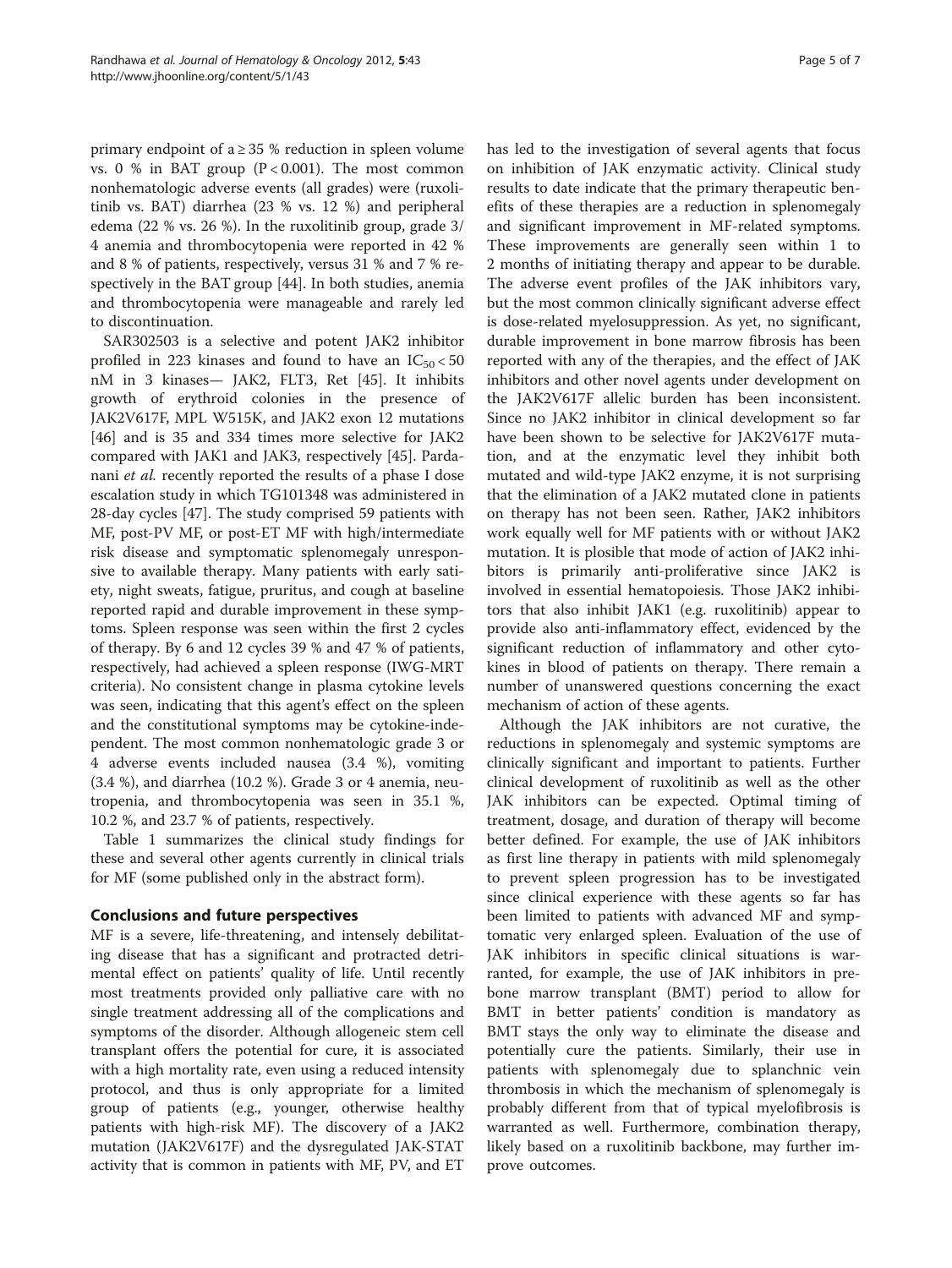<span id="page-5-0"></span>Despite the obvious need for additional research, available data indicate that JAK inhibitors are poised to provide meaningful long-term benefits (possibly including improved survival as seen in the COMFORT-I trial) to patients with this serious, chronic, debilitating, and potentially lethal disease. Currently we advocate the use of ruxolitinib as the first option for the patients with symptomatic, significant splenomegaly, that have intermediate- and high-risk PMF or secondary MF. There are select cases, however, where splenomegaly can (and should) be controlled by either splenectomy or splenic irradiation.

#### Competing interests

EA has received research support from Incyte. SV has received research support from Incyte Corporation, Cephalon, Bristol Myers Squibb, AstraZeneca, Celgene, Geron, Gilead, Infinity, Roche, Lilly, YM Bioscience, NS Pharma, SBio, and Exelixis for a conduct of clinical studies.

#### Authors' contributions

All authors have contributed in writing the manuscript. The authors take full responsibility for the content of this article. The authors did not receive financial compensation for authoring or publishing the article. All authors have read and approved the final manuscript.

#### Acknowledgements

Editorial assistance was provided by Maria Vinyll of the Curry Rockefeller Group and funded by Incyte Corporation. Additionally, we would like to thank Dr. Nicholas J. Sarlis, of Incyte Corporation, for stimulating discussions and helpful suggestions.

#### Author details

<sup>1</sup>Medical College of Wisconsin, Milwaukee, WI, USA. <sup>2</sup>Division of Hematology, Department of Internal Medicine, University Hospital Center Zagreb, Zagreb, Croatia. <sup>3</sup>University of Zagreb School of Medicine, Zagreb, Croatia.<br><sup>4</sup>Denartment of Leukemia, University of Texas MD, Anderson Canc <sup>4</sup>Department of Leukemia, University of Texas MD Anderson Cancer Center, Houston, TX, USA.

#### Received: 14 May 2012 Accepted: 11 July 2012 Published: 1 August 2012

#### References

- Tefferi A: Myelofibrosis with myeloid metaplasia. N Engl J Med 2000, 342:1255–1265.
- 2. Hsieh PP, Olsen RJ, O'Malley DP, Konoplev SN, Hussong JW, Dunphy CH, Perkins SL, Cheng L, Lin P, Chang CC: The role of Janus Kinase 2 V617F mutation in extramedullary hematopoiesis of the spleen in neoplastic myeloid disorders. Mod Pathol 2007, 20:929–935.
- 3. Levine RL, Pardanani A, Tefferi A, Gilliland DG: Role of JAK2 in the pathogenesis and therapy of myeloproliferative disorders. Nat Rev Cancer 2007, 7:673–683.
- Verstovsek S: Therapeutic potential of Janus-activated kinase-2 inhibitors for the management of myelofibrosis. Clin Cancer Res 2010, 16:1988–1996.
- Mesa RA, Nagorney DS, Schwager S, Allred J, Tefferi A: Palliative goals, patient selection, and perioperative platelet management: outcomes and lessons from 3 decades of splenectomy for myelofibrosis with myeloid metaplasia at the Mayo Clinic. Cancer 2006, 107:361–370.
- 6. Barosi G: Conventional and Investigational Therapy for Primary Myelofibrosis. In Myeloproliferative Neoplasms: Biology and Therapy. Edited by Verstovsek S, Tefferi A. New York: Humana Press; 2011:117–138. Karp JE (Series Editor): Contemporary Hematology.
- 7. Mesa RA: How I treat symptomatic splenomegaly in patients with myelofibrosis. Blood 2009, 113:5394–5400.
- Elliott MA, Chen MG, Silverstein MN, Tefferi A: Splenic irradiation for symptomatic splenomegaly associated with myelofibrosis with myeloid metaplasia. Br J Haematol 1998, 103:505–511.
- 
- Silverstein MN: Control of hypersplenism and painful splenomegaly in myeloid metaplasia by irradiation. Int J Radiat Oncol Biol Phys 1977, 2:1221–1222.
- 10. Pardanani A, Brown P, Neben-Wittich M, Tobin R, Tefferi A: Effective management of accelerated phase myelofibrosis with low-dose splenic radiotherapy. Am J Hematol 2010, 85:715–716.
- 11. Lofvenberg E, Wahlin A: Management of polycythaemia vera, essential thrombocythaemia and myelofibrosis with hydroxyurea. Eur J Haematol 1988, 41:375–381.
- 12. Martinez-Trillos A, Gaya A, Maffioli M, Arellano-Rodrigo E, Calvo X, Diaz-Beya M, Cervantes F: Efficacy and tolerability of hydroxyurea in the treatment of the hyperproliferative manifestations of myelofibrosis: results in 40 patients. Ann Hematol 2010, 89:1233–1237.
- 13. Sirhan S, Lasho TL, Hanson CA, Mesa RA, Pardanani A, Tefferi A: The presence of JAK2V617F in primary myelofibrosis or its allele burden in polycythemia vera predicts chemosensitivity to hydroxyurea. Am J Hematol 2008, 83:363–365.
- 14. Tefferi A, Barosi G, Mesa RA, Cervantes F, Deeg HJ, Reilly JT, Verstovsek S, Dupriez B, Silver RT, Odenike O, Cortes J, Wadleigh M, Solberg LA Jr, Camoriano JK, Gisslinger H, Noel P, Thiele J, Vardiman JW, Hoffman R, Cross NC, Gilliland DG, Kantarjian H: International Working Group (IWG) consensus criteria for treatment response in myelofibrosis with myeloid metaplasia, for the IWG for Myelofibrosis Research and Treatment (IWG-MRT). Blood 2006, 108:1497–1503.
- 15. Mesa RA, Steensma DP, Pardanani A, Li CY, Elliott M, Kaufmann SH, Wiseman G, Gray LA, Schroeder G, Reeder T, Zeldis JB, Tefferi A: A phase 2 trial of combination low-dose thalidomide and prednisone for the treatment of myelofibrosis with myeloid metaplasia. Blood 2003, 101:2534–2541.
- 16. Thapaliya P, Tefferi A, Pardanani A, Steensma DP, Camoriano J, Wu W, Geyer S, Mesa RA: International working group for myelofibrosis research and treatment response assessment and long-term follow-up of 50 myelofibrosis patients treated with thalidomide-prednisone based regimens. Am J Hematol 2011, 86:96–98.
- 17. Tefferi A, Cortes J, Verstovsek S, Mesa RA, Thomas D, Lasho TL, Hogan WJ, Litzow MR, Allred JB, Jones D, Byrne C, Zeldis JB, Ketterling RP, McClure RF, Giles F, Kantarjian HM: Lenalidomide therapy in myelofibrosis with myeloid metaplasia. Blood 2006, 108:1158–1164.
- Quintas-Cardama A, Kantarjian HM, Manshouri T, Thomas D, Cortes J, Ravandi F, Garcia-Manero G, Ferrajoli A, Bueso-Ramos C, Verstovsek S: Lenalidomide plus prednisone results in durable clinical, histopathologic, and molecular responses in patients with myelofibrosis. J Clin Oncol 2009, 27:4760–4766.
- 19. Jabbour E, Thomas D, Kantarjian H, Zhou L, Pierce S, Cortes J, Verstovsek S: Comparison of thalidomide and lenalidomide as therapy for myelofibrosis. Blood 2011, 118:899–902.
- 20. Tefferi A, Lasho TL, Mesa RA, Pardanani A, Ketterling RP, Hanson CA: Lenalidomide therapy in del(5)(q31)-associated myelofibrosis: cytogenetic and JAK2V617F molecular remissions. Leukemia 2007, 21:1827–1828.
- 21. Tefferi A, Verstovsek S, Barosi G, Passamonti F, Roboz GJ, Gisslinger H, Paquette RL, Cervantes F, Rivera CE, Deeg HJ, Thiele J, Kvasnicka HM, Vardiman JW, Zhang Y, Bekele BN, Mesa RA, Gale RP, Kantarjian HM: Pomalidomide is active in the treatment of anemia associated with myelofibrosis. J Clin Oncol 2009, 27:4563–4569.
- 22. Mesa RA, Pardanani AD, Hussein K, Wu W, Schwager S, Litzow MR, Hogan WJ, Tefferi A: Phase1/-2 study of Pomalidomide in myelofibrosis. Am J Hematol 2010, 85:129–130.
- 23. Begna KH, Mesa RA, Pardanani A, Hogan WJ, Litzow MR, McClure RF, Tefferi A: A phase-2 trial of low-dose pomalidomide in myelofibrosis. Leukemia 2011, 25:301–304.
- 24. Petti MC, Latagliata R, Spadea T, Spadea A, Montefusco E, Aloe Spiriti MA, Avvisati G, Breccia M, Pescarmona E, Mandelli F: Melphalan treatment in patients with myelofibrosis with myeloid metaplasia. Br J Haematol 2002, 116:576–581.
- 25. Manoharan A, Pitney WR: Chemotherapy resolves symptoms and reverses marrow fibrosis in myelofibrosis. Scand J Haematol 1984, 33:453-459.
- 26. Stott H, Fox W, Girling DJ, Stephens RJ, Galton DA: Acute leukaemia after busulphan. British medical journal 1977, 2:1513–1517.
- 27. Finazzi G, Ruggeri M, Rodeghiero F, Barbui T: Second malignancies in patients with essential thrombocythaemia treated with busulphan and